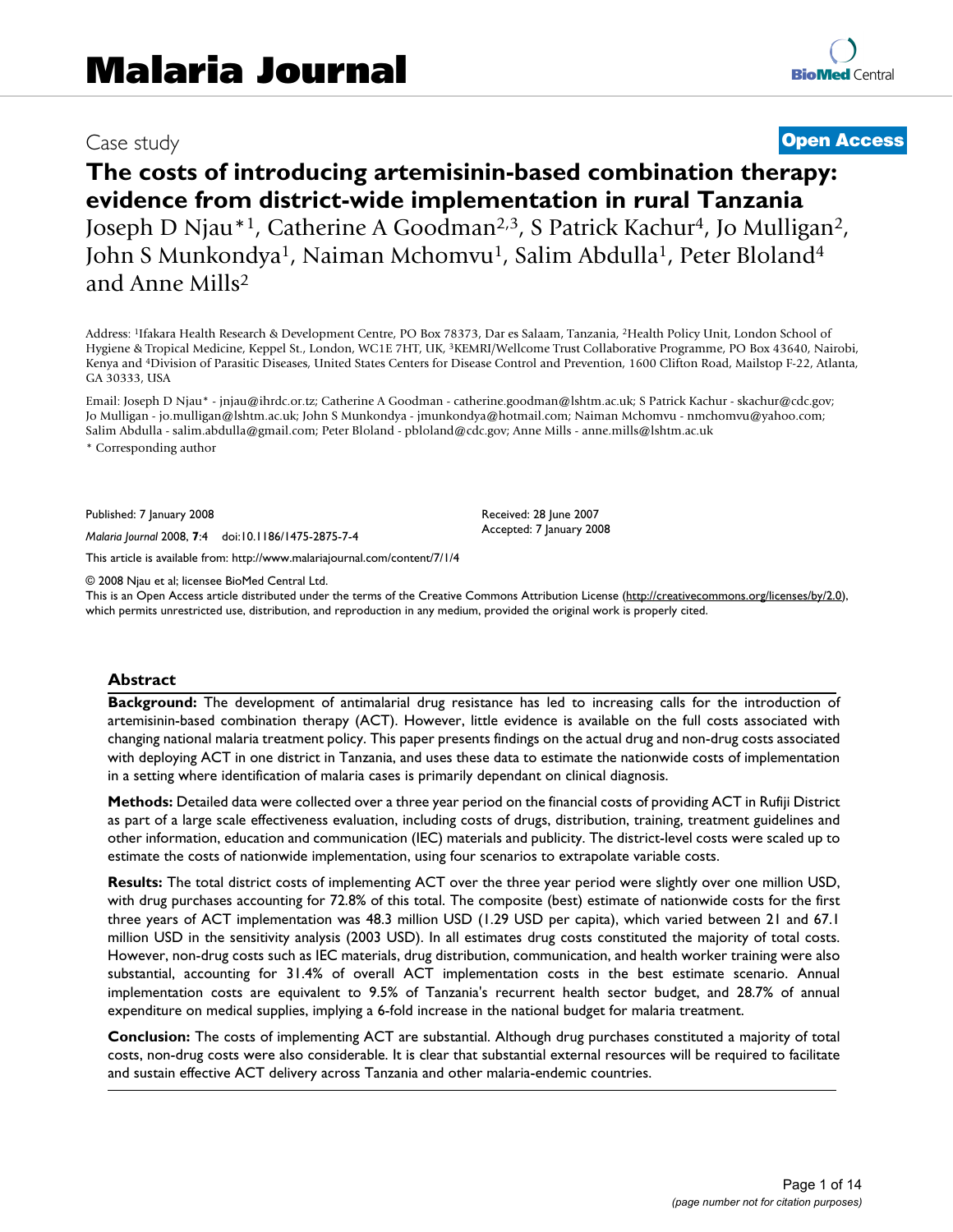# **Background**

For over a decade, malaria treatment in sub-Saharan Africa and other endemic regions has been in crisis. Conventional antimalarial drugs such as chloroquine and sulphadoxine/pyrimethamine (SP) have become increasingly obsolete in the face of growing drug resistance. Current debates favour using artemisinin-based combination therapy (ACT) regimens [1,2]. ACTs are highly efficacious and offer potential to check the progression of drug resistance. They are also expensive with prices as much as 10 to 20 times greater than conventional monotherapies [3,4].

By early 2006, 34 countries in sub-Saharan Africa had adopted ACTs as first-line treatment for malaria [5,6]. The region has the largest number of people exposed to stable malaria transmission and constitutes the greatest burden of malaria morbidity and mortality in the world with pregnant women and children under five years being the most affected groups [7]. Of the 34 countries, only 10 were actively deploying ACT drugs in their public sector [6] and the majority of malaria patients continue to be treated with largely ineffective conventional antimalarial drugs. Despite support from the Global Fund to fight AIDS, Tuberculosis and Malaria, public health specialists remain concerned that many countries in Africa are failing to achieve wide coverage of ACTs. Weak health systems, chronic under funding of public health services and lack of trained and motivated health workers are some of the frequently cited reasons for delays in implementation [4,8]. In addition, the potential benefits of ACT for inhibiting malaria transmission and drug resistance have not been demonstrated in areas of intense malaria transmission and severely constrained health infrastructure – precisely the conditions that prevail in most African countries.

There is relatively little evidence on the actual costs associated with changing national malaria treatment policies to accommodate ACT. Three studies have provided estimates of ACT procurement costs for Tanzania or Africa more generally, but none have included other activities such as training, developing and printing clinical guidelines, behaviour change communication (BCC) and publicity materials, or other supplies [9-11]. Moreover the drug cost estimates in these studies have been obtained from mathematical models rather than records of actual financial costs incurred during implementation in a real world setting. The change in treatment costs at the health facility level as a result of ACT introduction has been estimated from the patient perspective in Senegal [12], and from the provider perspective in South Africa [13], but neither study attempted to document the overall costs of policy implementation. Only one study has assessed the non-drug costs of changing national malaria treatment

policy, based on expenditures recorded during the change from chloroquine to SP monotherapy in Tanzania [14]. However, no studies have systematically documented the non-drug costs of introducing more expensive and complex ACT regimens. The current study aims to address this gap.

### *Policy context*

Tanzania is facing the challenge of increasing antimalarial drug resistance. By the late 1990's chloroquine resistance had reached unacceptable levels, failing to provide an adequate clinical and parasitological cure in more than half of the children studied [15,16]. In 2001, the country took a decision to adopt SP as an interim first-line antimalarial treatment with a clear intention to search for a more lasting solution to the drug resistance problem [17]. As part of this policy change the Tanzanian Ministry of Health prioritized operations research to identify a suitable firstline drug candidate and to gain experience with implementing ACT on a programmatic scale. Among these efforts was the Interdisciplinary Monitoring Project for Antimalarial Combination Therapy in Tanzania (IMPACT-Tz).

IMPACT-Tz was a large-scale study intended to evaluate the implementation of ACT in a typical rural district with intense malaria transmission. It involved a comparison of ACT implementation in Rufiji District (using SP plus artesunate), with continued use of the national first-line drug, SP, in two adjacent districts. IMPACT-Tz was one of the first large scale ACT evaluations in sub-Saharan-Africa under 'real life' conditions in which ACT was delivered through existing public health infrastructures with minimal alterations. It aimed to produce robust results, applicable in similar health resource constrained settings in rural sub-Saharan Africa. The study was explicitly designed to answer key operational research questions including those related to: antimalarial drug resistance, malaria transmission, safety, efficacy, costs and affordability, health seeking behaviour, perceptions and community attitudes towards ACT use.

In 2004, following initial results from the IMPACT-Tz study and other sites participating in the East African Network for Monitoring Antimalarial Treatment [18], the Tanzanian Ministry of Health through the National Malaria Control Programme (NMCP) declared its intention to adopt the ACT artemether-lumefantrine (ARLU) as the national first-line drug to treat uncomplicated malaria. NMCP submitted an ACT implementation grant application to the Global Fund which was awarded later the same year. In 2005, the country began the process of initiating this second treatment policy change, which culminated in the large scale public sector deployment of ARLU in December 2006 [19]. Identification of malaria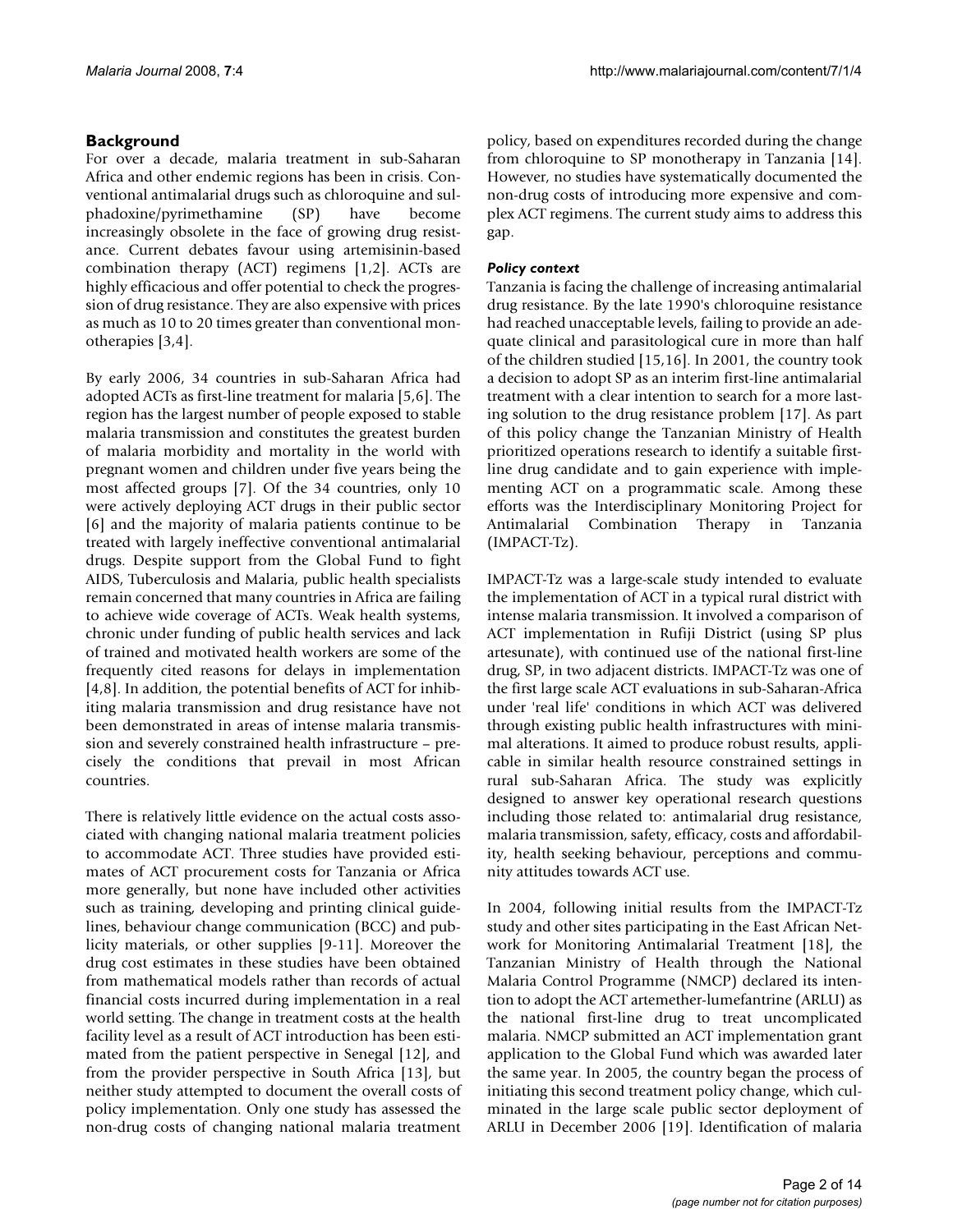cases has remained primarily dependant on clinical diagnosis.

This report presents findings from the IMPACT-Tz evaluation on the district-wide costs for three years of activities deploying ACT in Rufiji District. In addition, the projected costs of various ACT policy implementation options at the national level are estimated.

# **Methods**

# *Study site*

Rufiji District is located in Coast Region 178 km south of Tanzania's commercial capital, Dar es Salaam. The District covers an area of 13,339 km2, with an estimated population of 212,144 [20]. See Figure 1 for detailed location and distribution of health facilities in Rufiji District.

Annual rainfall ranges between 800–1,000 mm in the Rufiji River Basin and malaria transmission occurs all year round, with an entomological inoculation rate of 79–1209 infectious bites per person per year [21]. Malaria is the leading cause of morbidity and mortality across the district [22]. According to routine health records, Rufiji District has one of the highest rates of outpatient consultations for malaria in the country of 826 diagnoses per annum per 1,000 population [23].

The district has a total of 59 health facilities of which 46 are public, 10 mission-run and only three private for profit. Public health facilities are managed by the Council Health Management Team (CHMT) which is based in the district administrative town of Utete. The health facilities are managed through eight administrative blocks called '*cascades*' with between four to nine health facilities per cascade. Non-governmental health care providers are urged to operate within the Ministry of Health and Social Welfare's standard operating procedures, while receiving supervision from the CHMT.

# *Description of the intervention*

Artesunate (AS) plus SP was introduced for first-line treatment of uncomplicated malaria at all health facilities in Rufiji District from February 2003. This particular combination was introduced not because it was expected to be a future option for first-line treatment, but because it was immediately available, provided an ideal opportunity to gain experience with the ACT approach and could be evaluated against SP monotherapy, the recommended firstline treatment. The design and implementation of the intervention involved a broad spectrum of activities encompassing consultation, building consensus, policy formulation, developing treatment guidelines and other communication materials, training, procurement, repack-



Figure 1 Map of Rufiji District indicating key health facilities.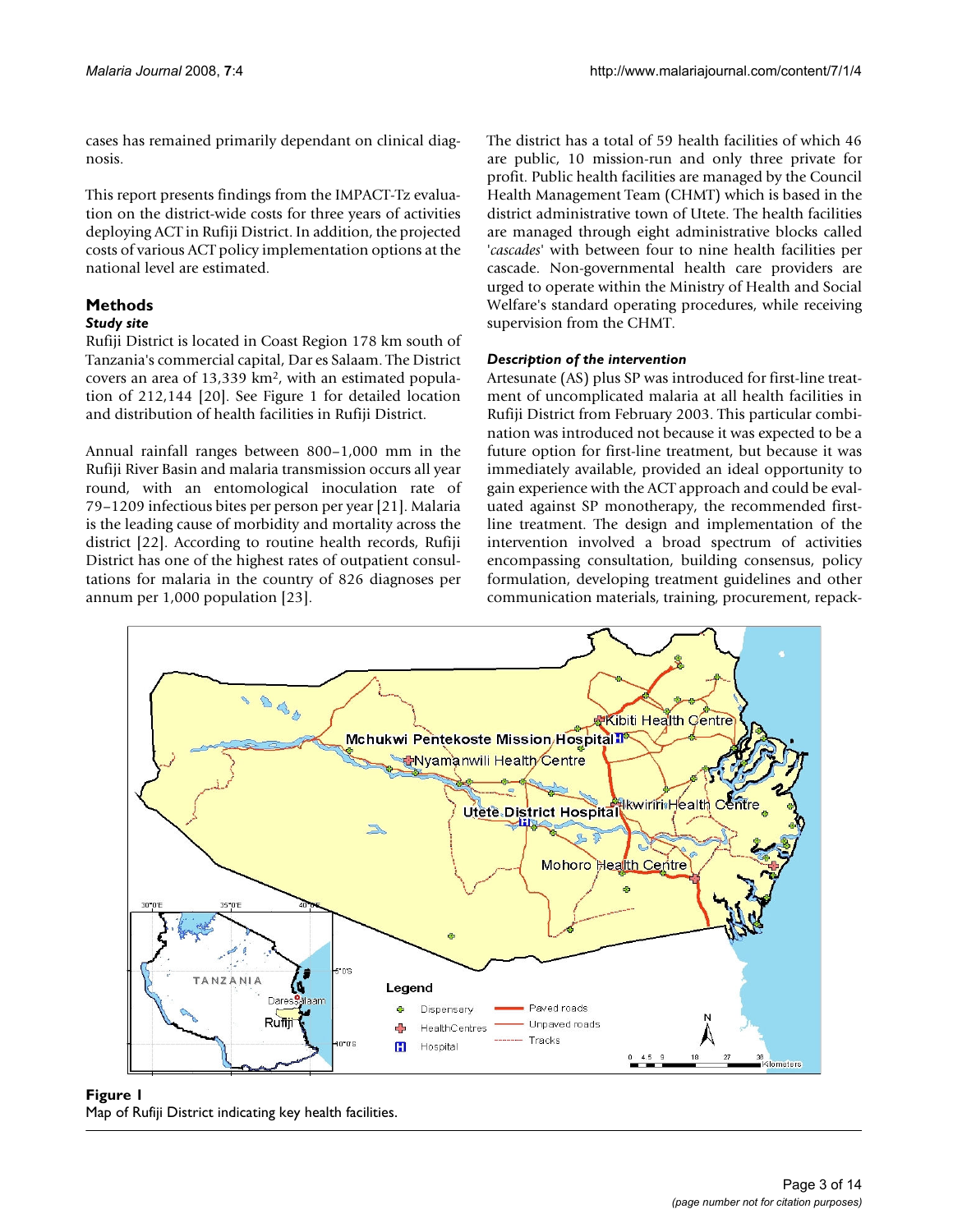aging, drug supplies management, and sensitization campaigns. The chronology of these activities is summarized in subsequent Table 1.

#### *Project team recruitment, consultation and planning*

A stakeholders' meeting was held in Dar es Salaam in October 2002, and key decisions regarding the implementation process were discussed and agreed [24]. The meeting involved representatives from the research project, the Rufiji CHMT and the NMCP. Also represented were the Medical Stores Department (MSD) – responsible for procurement and distribution of essential medicines – and

**Table 1: Chronological timeline of ACT program implementation in Rufiji District**

| <b>Start date</b> | <b>Activity</b>                                                                                           |  |  |  |  |
|-------------------|-----------------------------------------------------------------------------------------------------------|--|--|--|--|
| Sep-02            | Appointment of implementation manager marking<br>the formation of the core project implementation<br>team |  |  |  |  |
| Oct – Dec-02      | Planning meetings & development of IEC* materials                                                         |  |  |  |  |
| Nov-02            | Rapid assessment of drug requirements, storage,<br>distribution and consumption in Rufiji District        |  |  |  |  |
| Dec-02 – Jan-03   | First and second pre-testing of IEC* materials                                                            |  |  |  |  |
| Jan-03            | First printing of posters and training                                                                    |  |  |  |  |
| Jan-03            | First consignment of drugs delivered to Kibiti<br>health centre                                           |  |  |  |  |
| Feb-03            | Training of health personnel from the 56 district<br>health facilities                                    |  |  |  |  |
| Apr-03            | Local leakage consultant hired to review drug<br>supplies mechanisms in Rufiji District                   |  |  |  |  |
| Jun-03            | Second printing of posters                                                                                |  |  |  |  |
| Jun-03            | Second drug consignment delivered to Kibiti health<br>centre                                              |  |  |  |  |
| Aug-03            | Public Launch of new treatment policy in Rufiji<br>District                                               |  |  |  |  |
| Aug-03            | Third drug consignment delivered to the 8 cascade<br>supply stations                                      |  |  |  |  |
| Sep-03            | Fourth drug delivery to the cascades including<br>health facilities in the peripheral areas               |  |  |  |  |
| Nov-03            | Fifth drug delivery                                                                                       |  |  |  |  |
| Jan-04            | Re-packaging of drugs began                                                                               |  |  |  |  |
| Feb-04            | Community meetings                                                                                        |  |  |  |  |
| Feb-04            | Third printing of posters                                                                                 |  |  |  |  |
| Feb-04            | Sixth drug delivery                                                                                       |  |  |  |  |
| Apr-04            | Seventh drug delivery                                                                                     |  |  |  |  |
| May-04            | Adverse drug reaction training                                                                            |  |  |  |  |
| Jun-04            | Strengthening of various measures to mitigate drug<br>leakages                                            |  |  |  |  |
| Jun-04            | Eighth drug delivery                                                                                      |  |  |  |  |
| Sep-04            | Ninth drug delivery                                                                                       |  |  |  |  |
| Oct-04            | Training of school teachers and community leaders                                                         |  |  |  |  |
| Jan-05            | Tenth drug delivery                                                                                       |  |  |  |  |
| Feb-05            | Refresher training of health personnel from 56<br>district health facilities                              |  |  |  |  |
| Feb-05            | Integration of malaria awareness campaigns into<br>primary school program                                 |  |  |  |  |
| $May - Jul-05$    | II <sup>th</sup> , 12 <sup>th</sup> and 13 <sup>th</sup> drug delivery                                    |  |  |  |  |
| $Aug - Sep-05$    | Last community sensitization meetings throughout<br>the district                                          |  |  |  |  |

\*IEC = Information, education and communication

the Pharmacy Board (which later became the Tanzania Food and Drug Authority). Secondly, a rapid assessment of drug management in the district was carried out by external consultants. Their report documented that drug storage, distribution and the control of drug inventories were inadequate and poorly maintained [25]. Attempts were made to address some of these shortfalls in order to guarantee smooth implementation of the ACT programme. These included new drug stock log-books and improvements in drug distribution mechanisms to all health facilities including the most remote. By November 2002, the core project implementation team included the project implementation manager, one clinician responsible for tracking reported adverse drug reactions, and an administrative assistant. Aside from these three project staff, the rest of the implementation depended on existing personnel within the Council Health Management Team and individual health facilities.

*Preparation of IEC materials and drug package envelopes* In late 2002, an artist worked with the implementation team among communities in Rufiji District to develop communications and dosing instruction illustrations to aid care-seekers and health workers during drug prescription. Five community meetings of between 10 to 30 people were held across the district during the design of these information, education and communication (IEC) materials. Dosing envelopes showing prescription instructions were developed for four age groups: children less than one year, children under-five, school aged children and adults [26]. These were designed to enhance accurate ACT dosing practices by both health workers and patients. In addition, posters and wall charts were developed to explain the ACT and its correct use at the point of dispensing.

#### *Training*

Training of Rufiji District health personnel began in January 2003. The first training involved at least two staff (prescribers and drug dispensers) from all 56 public and mission health facilities. The training was carried out in a centrally located primary school over two days. Training focused on indications and exclusion criteria for the use of ACT, age specific dosing instructions, and the importance of emphasising adherence to dosage regimens. Clinicians were trained to identify severe or cerebral malaria cases and to abide by national treatment guidelines for such cases. The training also included a module on identifying clinical signs of adverse drug reactions resulting from use of prescribed antimalarial drugs. All training activities were conducted by the CHMT with assistance from the IMPACT-Tz project including the principal investigators, some of whom had experience with national level training during the 2001 change of national malaria treatment policy. Following this initial workshop, participants were charged with conducting similar training sessions with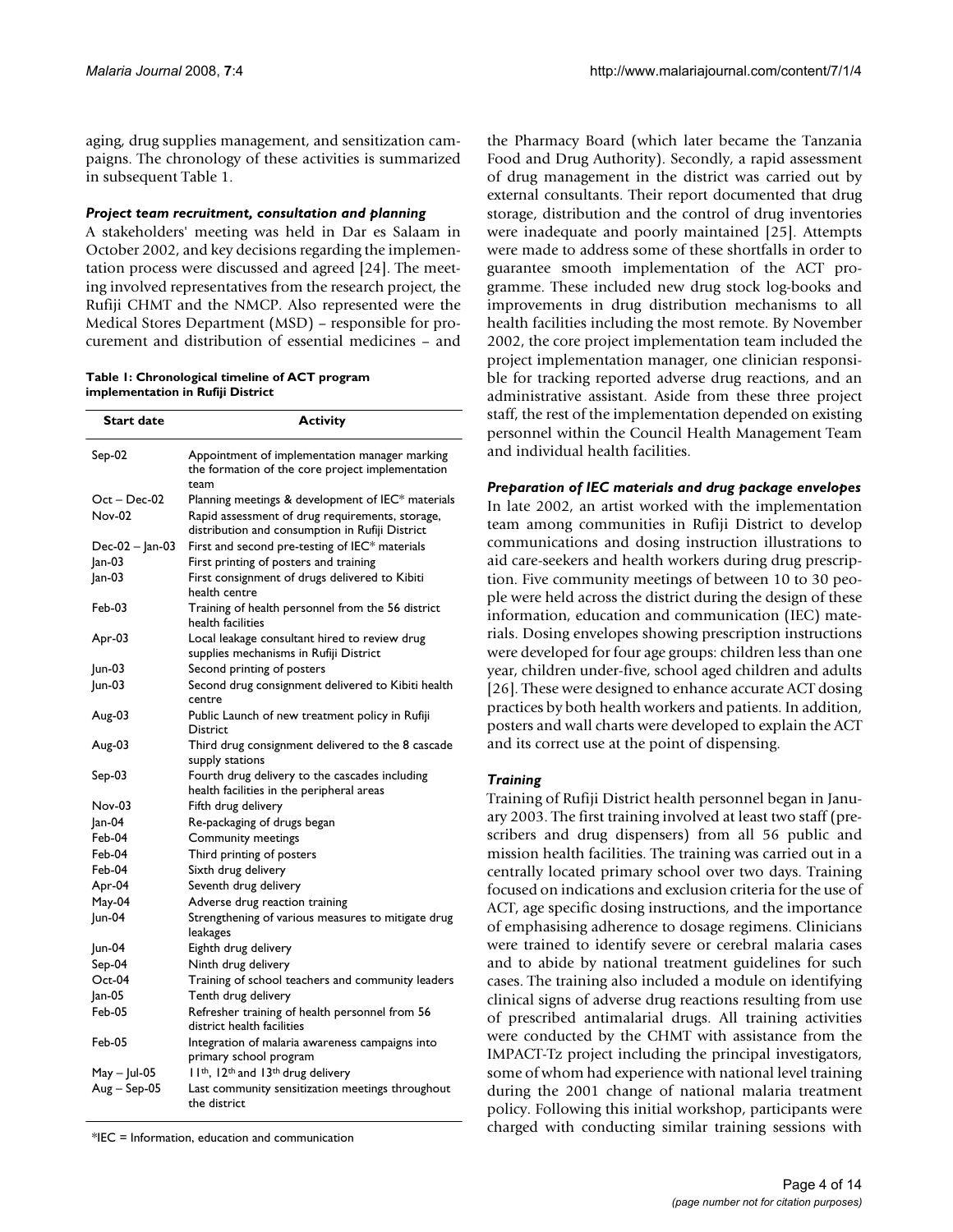health facility staff under their supervision upon returning to their posts. A follow-up training (refresher course) was conducted 18 months after initial ACT introduction, and later that year a separate training course was organized on adverse drug reactions for supervising health workers at all facilities.

Training for community leaders and primary school teachers was conducted two years after ACT introduction to increase awareness in the community and sensitize communities to the health and socio-economic consequences of malaria. Project staff trained supervising clinicians at each of the eight administrative blocks (cascades) who then went on to train 104 primary school teachers and 16 ward community leaders as well as volunteer village health workers.

#### *Drug procurement and distribution*

Between January 2003 and September 2005 over 450,000 adult doses of ACT were deployed to public and mission health facilities in Rufiji District. MSD continued to supply SP in the district, while the project procured artesunate. Because no co-formulated or co-packaged product was available, the drugs were co-administered at the health facility level. Artesunate tablets (Arsumax® 50 mg, Sanofi-Aventis, Gentilly, France) were purchased from a single European supplier at an internationally negotiated discount price. The first consignment of artemisinin drugs was delivered to Kibiti Health Centre in January 2003. Kibiti was chosen as a delivery point because all MSD drugs were delivered to this centre, from where they were collected by the cascades and taken to their respective health facilities. For this initial consignment, the district health management team was responsible for ensuring drug distribution to each health facility.

To optimize adherence to recommended dosing regimens, the first ACT dose was directly observed at the health facility. Supplies purchased to facilitate this included vessels for clean water, drinking cups, spoons, knives for cutting tablets, water purifying solution and in some facilities bottles of drinking water. ACT was freely available to all malaria patients seeking care in all public and mission (not for profit) health facilities in Rufiji District.

#### *Combating drug leakages*

In April 2003, following reports that artesunate tablets purchased for the project had been found in shops in Dar es Salaam, an inventory management consultant was hired to work with the project manager. After careful evaluation of the whole drug delivery process, the consultant recommended measures to reduce the risk of future misdirection of medicines. These included the introduction of drug stock audit books for all health facilities receiving project drugs, routine and random audits of drug stock inventories at all levels of the system, and the delivery of artesunate drugs directly to the eight cascades by project vehicles from Dar es Salaam rather than the central point in Kibiti.

Another measure to curb drug leakage involved hiring part time workers in Dar es Salaam to pack the artesunate into large boxes marked with health facility names and the total number of doses the facility was to receive. A 'mystery shopper' also visited shops and private health facilities in Rufiji and Dar es Salaam to identify any vendors illegally stocking project drugs.

#### *Communication and publicity*

In August 2003, a major public launch of ACT was held in Ikwiriri, the largest market center in Rufiji District. This public event was attended by diplomats, politicians and public health officials, journalists and media representatives. The event included community sensitization activities, involving live music, theatre, performing artists and road show vehicles that visited communities across the district. The public launch was followed by a series of community sensitization meetings carried out by the project team in collaboration with the CHMT and community leaders. The last sensitization meeting in August/ September 2005 was judged to mark the end of ACT implementation activities in Rufiji District and the start of the transition to ARLU.

#### *Costing methods: district study*

The main objectives of the costing study were to a) document the financial costs of introducing an ACT in a typical malaria endemic district of rural Tanzania, and b) estimate the costs of national implementation. The costing approach was incremental in the sense that it excluded the costs of health facility infrastructure, supervision and staff, which were assumed not to change as a result of the introduction of a new drug. All costs are presented in 2003 prices in Tanzanian shillings and US dollars, based on an exchange rate of 1 USD: TZS 1065 [27]. The 2004 and 2005 prices were deflated to 2003 price values using the annual inflation rates of 4.2 and 4.5 percent, respectively [28].

Costs were calculated from the provider perspective, including only those costs incurred by the public health sector or the project. No Ministry of Health and Social Welfare costs above the district level were included, reflecting the emphasis on decentralization of management functions to districts. Costs to households were excluded, but are not expected to have been significantly different from those incurred under monotherapy.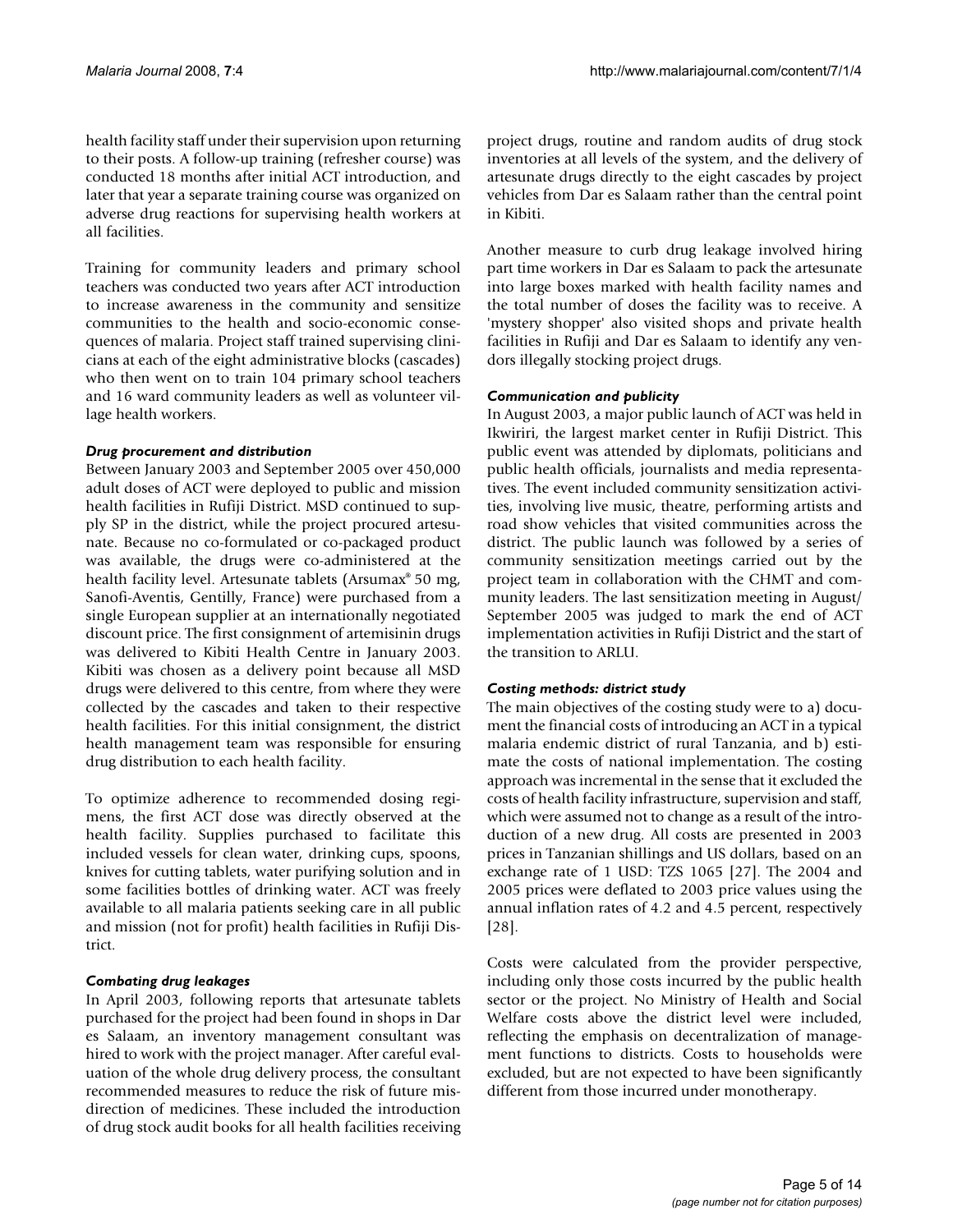The timeframe for the costing exercise was defined as the three year period from the initial stakeholders' meeting in October 2002 to the last sensitization meeting held in August/September 2005. This period was selected as it covered all the set up activities needed to implement ACT, and avoided overlap with preparations for nationwide introduction of artemether-lumefantrine, for which initial preparations began in late 2005. Including drug costs for the three year period allowed for year on year variation in malaria prevalence, health facility utilization and drug use to be included, an important element seldom considered when estimating national ACT needs from models alone.

This study presents both ACT programme implementation set-up costs and recurrent costs. Set-up costs were defined to include all activities required to introduce the new policy, which were not repeated regularly. They included costs related to the project implementation team (including local and international consultancy fees), purchase of office equipment (minor capital goods such as computers, vehicles, motorbikes, printers and a mobile radio station), development of IEC materials (including the time of the artist and research team, refreshments for focus group participants etc), and training of health personnel (including transport allowances and per-diems, training venue, refreshments, and training materials etc.). In addition, set-up costs incorporated communication and publicity activities mainly directed to the general public which included road shows, community sensitization meetings, the programme launch and sensitization materials such as stickers, road signs, posters and t-shirts. Most set-up costs were incurred in the first year, with the exception of some additional training courses and community sensitization meetings. Recurrent costs encompassed drug purchase and distribution and other supplies including stationery and office supplies, drug repackaging materials including prescription envelopes, water treatment solution, buckets, scissors, and drug audit books.

The ACT used in the study was not co-formulated. As described above, artesunate was bought separately by the project and co-administered together with SP drugs which were delivered through normal drug delivery channels within the district. SP quantities were collected from drug supply log books across Rufiji District and cross-checked against numbers obtained at the MSD headquarters. The SP drugs were valued at prices provided by MSD, plus 14% transport and distribution charges (standard MSD charging practice for mainland Tanzania).

Cost data were drawn from both expenditure and budget records, routinely documented and maintained by the project accountant who was informed from the start that comprehensive records would be required for the costing exercise. Additional information was obtained through

interviewing the IMPACT-Tz project implementer, the accountant, the principal investigators and key district health personnel. Care was taken to exclude research costs, but to include all activities necessary for implementation, including the time of project staff spent on implementation and monitoring activities.

Annualized costs for goods with a lifespan of more than a year were calculated using a 5% discount rate. Vehicles were estimated to have a lifespan of 10 years, motorbikes and the mobile radio base station five years, and computers and printers three years.

*Estimating the costs of national level ACT implementation* The district costs were then extrapolated to estimate the costs of national level implementation for the Tanzanian mainland. It was assumed that all mainland Tanzania would need ACT because the entire country is at risk of malaria [29]. The islands of the Zanzibar Archipelago were excluded because they are governed by an autonomous administration with its own Malaria Control Programme and a distinct antimalarial treatment policy. It was assumed that ACT deployment would follow current public health treatment practices where drugs are largely offered for free in most public health facilities, while the mission facilities continue to offer services on a not-forprofit basis.

Since the Ministry of Health and Social Welfare has adopted ARLU as its nationwide treatment recommendation, all national cost estimates were based on ARLU procurement costs recently announced by the manufacturer (Novartis® Pharma, Basel, Switzerland), ranging from 0.45 USD for children under five to 1.8 USD per adult dose [30]. Unlike SP+AS, ARLU is available in a co-formulated tablet packaged in unit-doses specifically designed for four age or weight groups. However, ensuring these reach each health facility in appropriate ratios will require additional repackaging. It was assumed that this could be accomplished with a level of effort similar to repackaging SP+AS that occurred in the intervention district. The breakdown of malaria outpatient diagnoses by age group was estimated based on IMPACT-Tz 2004 household survey data (Table 2) (IMPACT-Tz unpublished data).

# *Scenarios for estimating national costs*

For the purpose of estimating national costs, all activities were divided into fixed and variable items (which differed from the earlier categorization of set-up and recurrent). Fixed costs were those that were not expected to vary by scale of implementation, and included the project implementation team, office equipment and the development of IEC materials. Costs for IEC materials and office equipment were based directly on those incurred in Rufiji District. For the costs related to the project team, the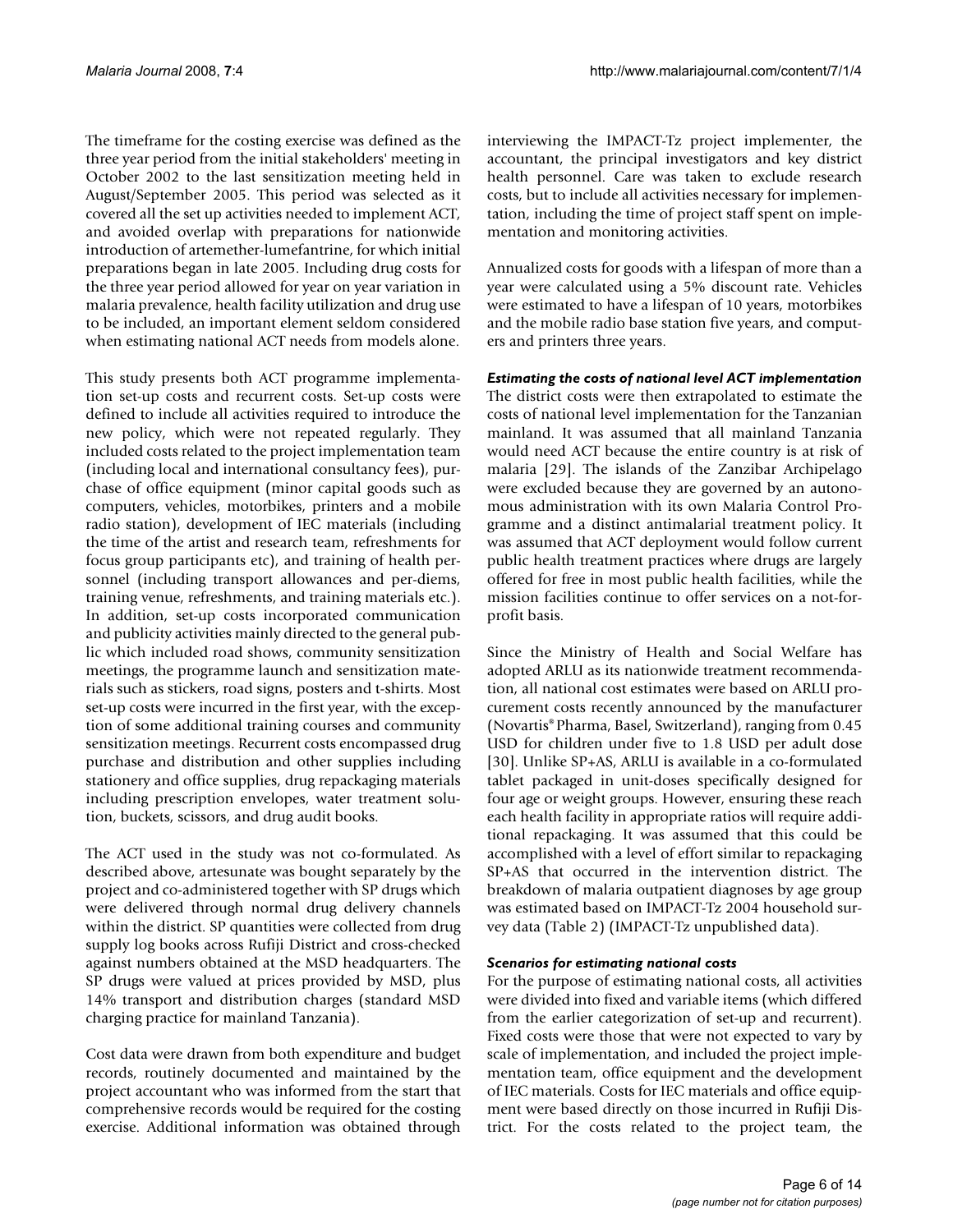#### **Table 2: Parameters used in estimation of nationwide costs and sensitivity analysis**

| <b>Calculation Parameters</b>                                                                         |             |                                                 |  |  |  |
|-------------------------------------------------------------------------------------------------------|-------------|-------------------------------------------------|--|--|--|
| <b>Rufiji District Parameters</b>                                                                     |             | Source/Ref. Number                              |  |  |  |
| Total Rufiji District population                                                                      | 212,144     | <b>NBS Ref #20</b>                              |  |  |  |
| Malaria outpatient cases per 1000 population in Rufiji District                                       | 826         | NMCP Ref #23                                    |  |  |  |
| Total public health facilities in Rufiji District                                                     | 46          | Rufiji CHMT                                     |  |  |  |
| Total mission health facilities in Rufiji District                                                    | 10          |                                                 |  |  |  |
| Total ACT (AS + SP) doses deployed over 3 years in Rufiji District                                    | 445,944     | <b>IMPACT-TZ Annual Reports</b>                 |  |  |  |
| <b>National Parameters for Tanzania Mainland</b>                                                      |             |                                                 |  |  |  |
| National population growth rate per annum                                                             | 0.023       | NMCP Ref #23                                    |  |  |  |
| Total population in Tanzania (2002 census)                                                            | 33.461.849  |                                                 |  |  |  |
| Malaria outpatient cases per 1000 population                                                          | 390         |                                                 |  |  |  |
| Total number of Districts in mainland Tanzania                                                        | 119         | <b>NBS Ref #20</b>                              |  |  |  |
| Total number of public health facilities in mainland Tanzania                                         | 3,456       | Ministry for Health & Social Welfare, Tanzania  |  |  |  |
| Total number of mission health facilities in mainland Tanzania                                        | 951         |                                                 |  |  |  |
| MSD handling and distribution costs as proportion of drug costs                                       | 0.14        | <b>Medical Stores Department</b>                |  |  |  |
| <b>Drug Cost Parameters</b>                                                                           |             |                                                 |  |  |  |
| Average cost of AS+SP per dose                                                                        | TZS. 1,870  | <b>IMPACT-Tz</b>                                |  |  |  |
| Average cost of ARLU per dose                                                                         | TZS. 1,266  | Implementation costs ef #28                     |  |  |  |
| Proportions of malaria patients by age group:                                                         |             |                                                 |  |  |  |
| Age between 3 to 36 months                                                                            | 0.34        |                                                 |  |  |  |
| Age between 37 to 84 months                                                                           | 0.15        | IMPACT-Tz 2004                                  |  |  |  |
| Age between 7 to 14 years                                                                             | 0.06        | household survey                                |  |  |  |
| Age from 15 years and above                                                                           | 0.45        |                                                 |  |  |  |
| <b>Sensitivity Analysis</b>                                                                           |             |                                                 |  |  |  |
| Cost of six deputy managers (3 years salary and benefits)                                             | 70,986 USD  | Ref # 14 (New salary schemes)                   |  |  |  |
| <b>Total Expatriate costs</b>                                                                         | 36,672 USD  | Ref#14                                          |  |  |  |
| Additional office equipments                                                                          | 250,072 USD | IMPACT -Tz. purchase records                    |  |  |  |
| Projected increase in public and mission health facility utilization following<br>introduction of ACT | 50%         | <b>IMPACT-Tz. Surveys</b>                       |  |  |  |
| Average cost per dose of cheaper alternative ACT (AS+Amodiaquine)                                     | 0.85 USD    | 1 <sup>st</sup> line drug of choice in Zanzibar |  |  |  |

approach used in the 2001 study on antimalarial drug policy change from chloroquine to SP was adopted [14], assuming that a similar team (including eight months expatriate time) would be used for nationwide ACT deployment. Personnel costs for the implementation team included 15 months each for the programme and deputy programme manager, the eight months expatriate time, 16 months for a technical officer, 19 months for a supplies assistant, 21 months for a data manager and 84 months of health officer time.

Nationwide variable costs related to drug purchase and distribution, other supplies, training, communication and publicity were estimated by scaling up variable costs incurred in Rufiji District according to four different scenarios, as described below. The one exception was drug distribution costs. As distribution on a nationwide scale would necessarily be undertaken through MSD, distribution costs were based on the MSD standard rate of 14% of drug purchase costs.

#### *Scenario I – scaling up by number of districts*

Rufiji District variable costs were scaled up by the number of districts in mainland Tanzania (119). This approach assumes that districts are uniform, ignoring variations in population, outpatient malaria diagnoses, number of health facilities etc.

#### *Scenario II – scaling up by population*

Rufiji District variable costs per capita were scaled up by the total estimated population of mainland Tanzania: 37,491,094 in 2007 (projected from the 2002 national census, at a growth rate of 2.3% [20]). Given the variations in outpatient malaria diagnoses across districts, this may lead to biased results, especially as Rufiji District has a relatively high outpatient malaria diagnosis rate of 826 per 1,000 compared with a national average of 390 per 1,000 [23].

#### *Scenario III – scaling up by malaria outpatient diagnoses*

Rufiji District variable costs per malaria outpatient diagnosis were scaled up by the total reported malaria outpatient visits for the Tanzanian mainland: 10,940,628 in 2003 (the most recent year for which complete data were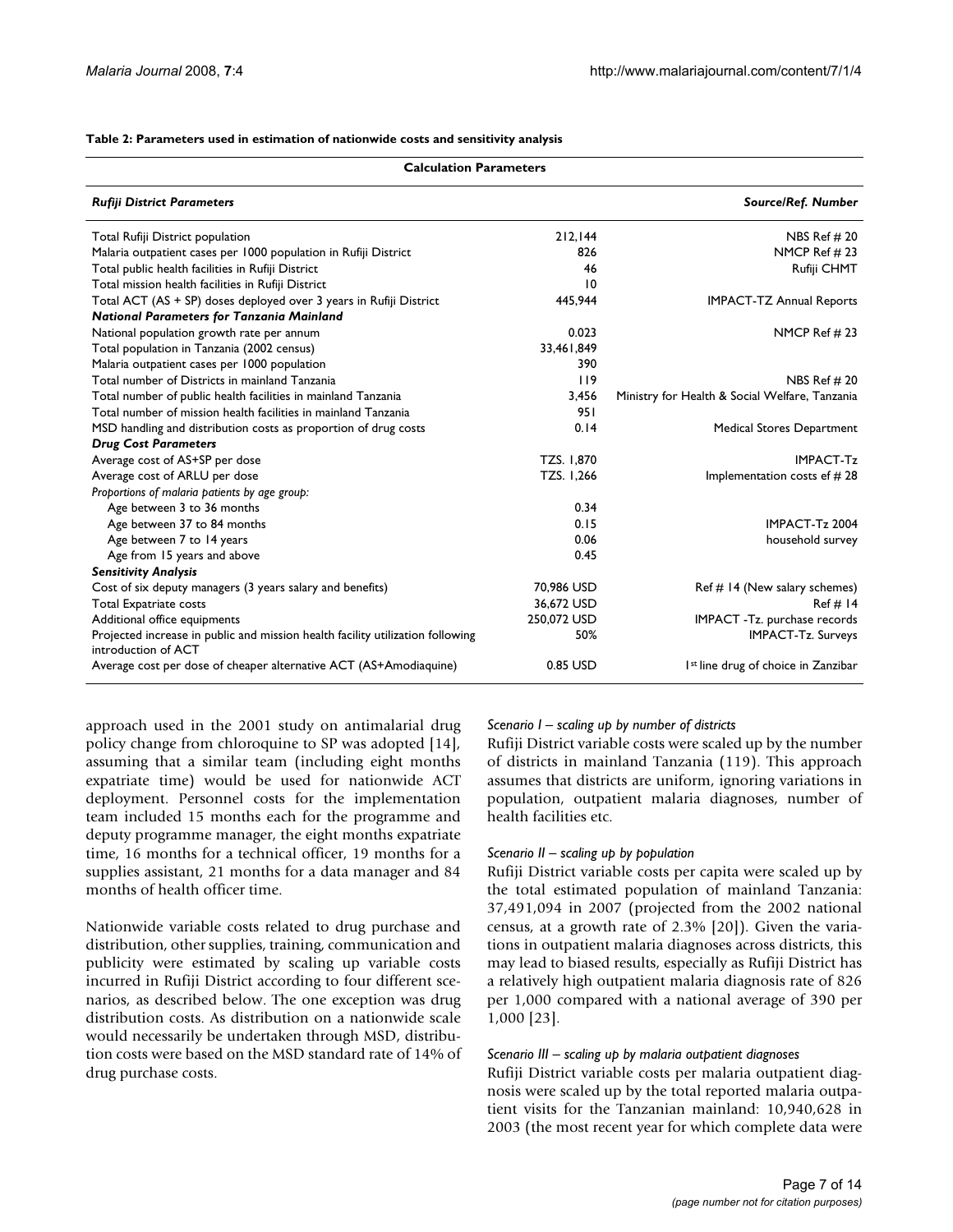available) [23]. The major shortfall of this approach is the unreliability and incompleteness of outpatient data reported through the national health management and information system.

#### *Scenario IV – composite estimation*

The three scenarios above use a common base to scale up all costs. This has the advantages of simplicity and clarity. However, in reality different bases will be appropriate for different cost components, depending on their key cost drivers. For example, drug costs will be mainly dependent on number of patients, but training costs will be driven more by staff numbers. A composite scenario was therefore calculated as follows, using the most appropriate base for each cost category:

- Project team costs based on 2001 policy change from chloroquine to SP (adjusted for inflation) [14]
- Office equipment costs based on Rufiji District costs
- Development of IEC materials based on actual costs incurred in Rufiji District
- Training of health personnel costs scaled up by multiplying Rufiji District costs per health facility by the total number of registered public and mission health facilities in mainland Tanzania

• Drug purchase and other supplies costs scaled up by multiplying Rufiji District costs per reported malaria outpatient diagnosis by the total national outpatient malaria diagnoses per year reported by the Health Management Information System for all registered public and mission health facilities in mainland Tanzania

• Communication and publicity costs scaled up by multiplying Rufiji District per capita costs by the total population in mainland Tanzania.

From a theoretical perspective we would consider this scenario to be the best estimate of nationwide costs.

In addition, one-way sensitivity analyses were carried out with respect to three key areas: implementation team personnel, increase in health facility utilization, and the use of an alternative less costly ACT. All parameters in the scenarios and sensitivity analyses are presented in Table 2.

# *Ethical clearance*

This study received ethical approval from the institutional review boards of the Ifakara Health Research and Development Centre, the Tanzanian Medical Research Coordinating Committee, the London School of Hygiene and Tropical Medicine, and the US Centers for Disease Control and Prevention.

# **Results**

# *Costs of Rufiji District implementation*

The costs of deploying ACT in Rufiji District are presented in Table 3 and Figure 2. Results are presented over a period of three years and categorized into set-up and recurrent costs. The total cost for implementing ACT in the district was TZS 1,105,242,773 (1,037,787 USD). Set up costs accounted for 20.3% of total costs over the three years, mainly concentrated in year one, though they continued into years two and three to cover refresher training for health workers and training of council health management teams and primary school teachers. Overall, the most costly set-up items were personnel costs of the project implementation team and consultancy fees, followed by communication and publicity, the costs of developing and producing various IEC materials, and finally office equipment (which included use of a four wheel drive vehicle to supervise implementation). Recurrent costs were fairly constant across the three years, with slightly higher costs in the second year, reflecting an increase in facility utilization and the costs of addressing drug leakage. Overall costs declined over time. The relatively low drug purchase costs in year 3 reflect the use of drugs purchased in the preceding years. The majority of overall costs were related to drug purchase and importation handling charges.

Newly announced prices for ARLU are lower than what the project was able to negotiate for the purchase of artesunate plus SP. As ARLU has been chosen to be the national first-line antimalarial drug, the results in Rufiji were re-estimated by replacing artesunate plus SP costs with those of ARLU. This led to a reduction of drug purchase costs by 32%, from 755,659 to 529,982 USD. Substituting present-day prices of ARLU for the actual costs incurred purchasing artesunate and SP reduced overall costs of ACT implementation in Rufiji by 22% from 1,037.787 to 807,820 USD over the three year period.

# *Scaling up to the national level*

Estimated national level costs based on the four scenarios described above are presented in Table 4. Total costs for the first three years of implementation varied from 43.1 to 121.7 million USD, implying a per capita cost of 1.15 to 3.25 USD. Scenario two (scaling up by population) led to the highest cost estimate followed by scenario one (scaling up by number of districts). Scenario three (scaling up by outpatient malaria diagnoses) led to the lowest estimated costs. In Composite Scenario four (considered the best estimate) the costs amounted to 48.3 million USD.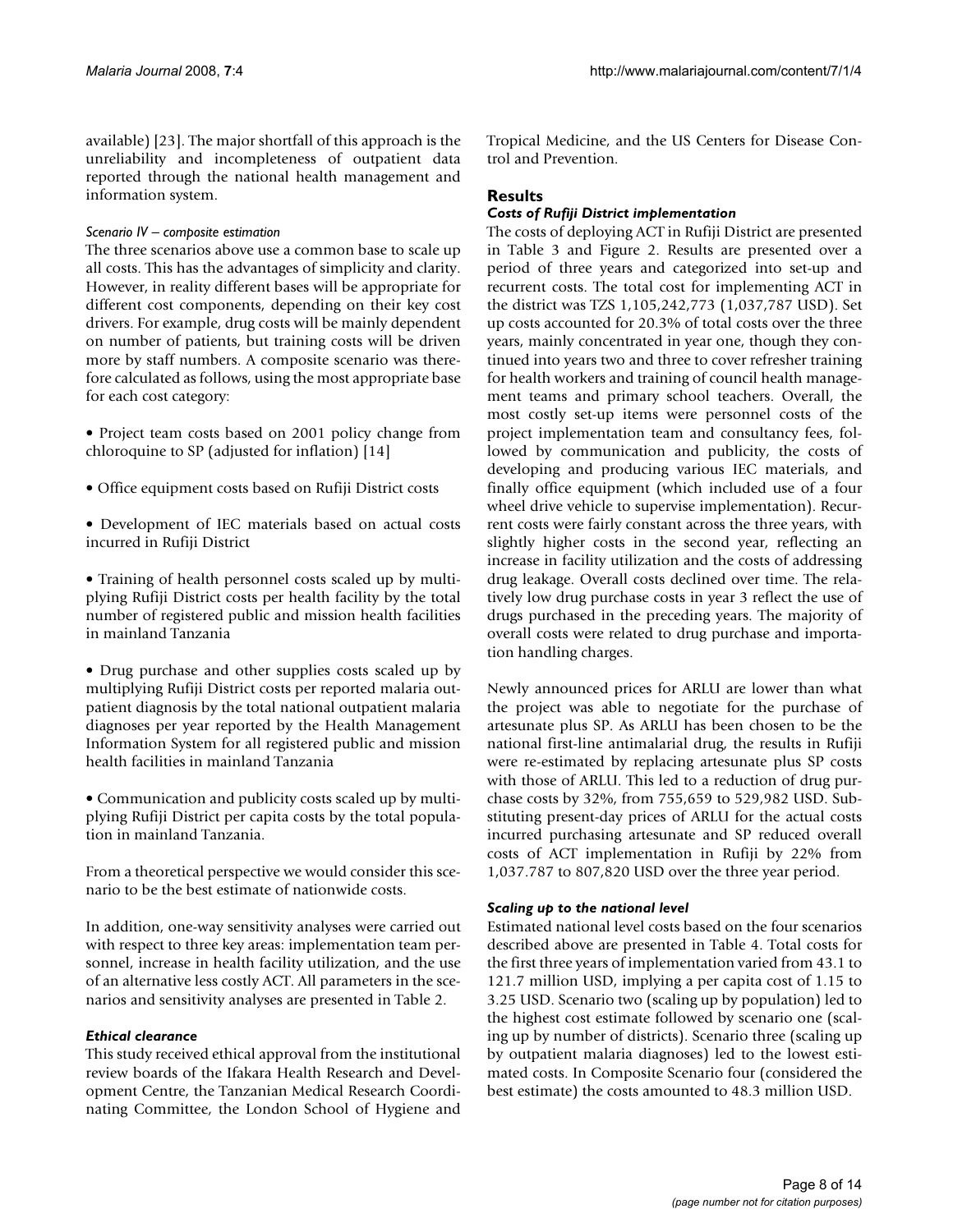| <b>COST TYPE</b>                                     | Year One    | Year Two                      | <b>Year Three</b> | <b>Grand Total</b> | %     |  |  |
|------------------------------------------------------|-------------|-------------------------------|-------------------|--------------------|-------|--|--|
| Set up costs (Tshs)                                  |             |                               |                   |                    |       |  |  |
| Project<br>implementation team<br>& consultancy fees | 37,443,438  | 26,852,700                    | 20,248,544        | 84,544,682         | 7.6%  |  |  |
| Office Equipments                                    | 11,152,386  | 11,152,386                    | 11,152,386        | 33,457,158         | 3.0%  |  |  |
| Development &<br>Production of IEC<br>materials      | 22,312,540  | 11,626,570                    | 4,044,711         | 37,983,821         | 3.4%  |  |  |
| Training of health<br>personnel                      | 8,161,000   | 4,616,123                     | 10,523,561        | 23,300,684         | 2.1%  |  |  |
| Communication and<br>publicity                       | 31,339,600  | 6,715,355                     | 6,923,259         | 44,978,214         | 4.1%  |  |  |
| Total set up costs<br>(TZS)                          | 110,408,963 | 60,963,134                    | 52,892,460        | 224,264,558        | 20.3% |  |  |
| Set up costs (USD)                                   | 103,670     | 57,242                        | 49,664            | 210,577            |       |  |  |
|                                                      |             | <b>Recurrent costs (Tshs)</b> |                   |                    |       |  |  |
| Drug purchase and<br>port handling charges           | 274,689,940 | 316,971,141                   | 213,115,713       | 804,776,794        | 72.8% |  |  |
| Drug distribution<br><b>COSTS</b>                    | 23,227,950  | 19,693,807                    | 12,568,885        | 55,490,642         | 5.0%  |  |  |
| Other supplies                                       | 7,541,600   | 6,323,289                     | 6,845,890         | 20,710,780         | 1.9%  |  |  |
| <b>Total Recurrent</b><br>costs (TZS)                | 305,459,490 | 342,988,237                   | 232,530,488       | 880,978,215        | 79.7% |  |  |
| <b>Recurrent costs</b><br>(USD)                      | 286,816     | 322,055                       | 218,338           | 827,210            |       |  |  |
| Grand total (TZS)                                    | 415,868,453 | 403,951,371                   | 285,422,948       | 1,105,242,773      | 100%  |  |  |
| Total costs (USD)                                    | 390,487     | 379,297                       | 268,003           | 1,037,787          |       |  |  |
| Per capita cost<br>(USD)                             | 1.84        | 1.79                          | 1.26              | 4.89               |       |  |  |

#### **Table 3: Total costs of implementing ACT in Rufiji district** *(TZS and USD, 2003 prices)*

In all four scenarios the single greatest cost was for drug purchase, accounting for between 68.6% and 77.0% of total costs. In scenarios one, two and three, drug purchase costs were followed by drug distribution (around 10.8%). In Composite Scenario four communication and public-



Figure 2 Costs of implementing ACT in Rufiji district (2003 prices). ity was the second largest cost category (15.5%), followed by drug distribution (9.6%). All other costs were well below 10% of total costs in all scenarios.

#### *Sensitivity analyses*

Based on the best estimate (Composite Scenario four), we undertook a number of one-way sensitivity analyses, covering strengthening the NMCP implementation team, increased facility utilization, and alternative use of a more affordable ACT. Results are summarized in Table 5.

#### *Strengthening NMCP team capacity*

During the implementation of the 2001 policy change from chloroquine to SP, concerns were raised about the capacity of the NMCP team to implement their programme effectively [14]. The impact on implementation costs was therefore examined of strengthening the NMCP team by establishing five zonal implementation teams. In each zone the teams would comprise a full-time zonal implementation manager, a technical officer, an office assistant, and two health officers, and would each be provided with three months expatriate time to support the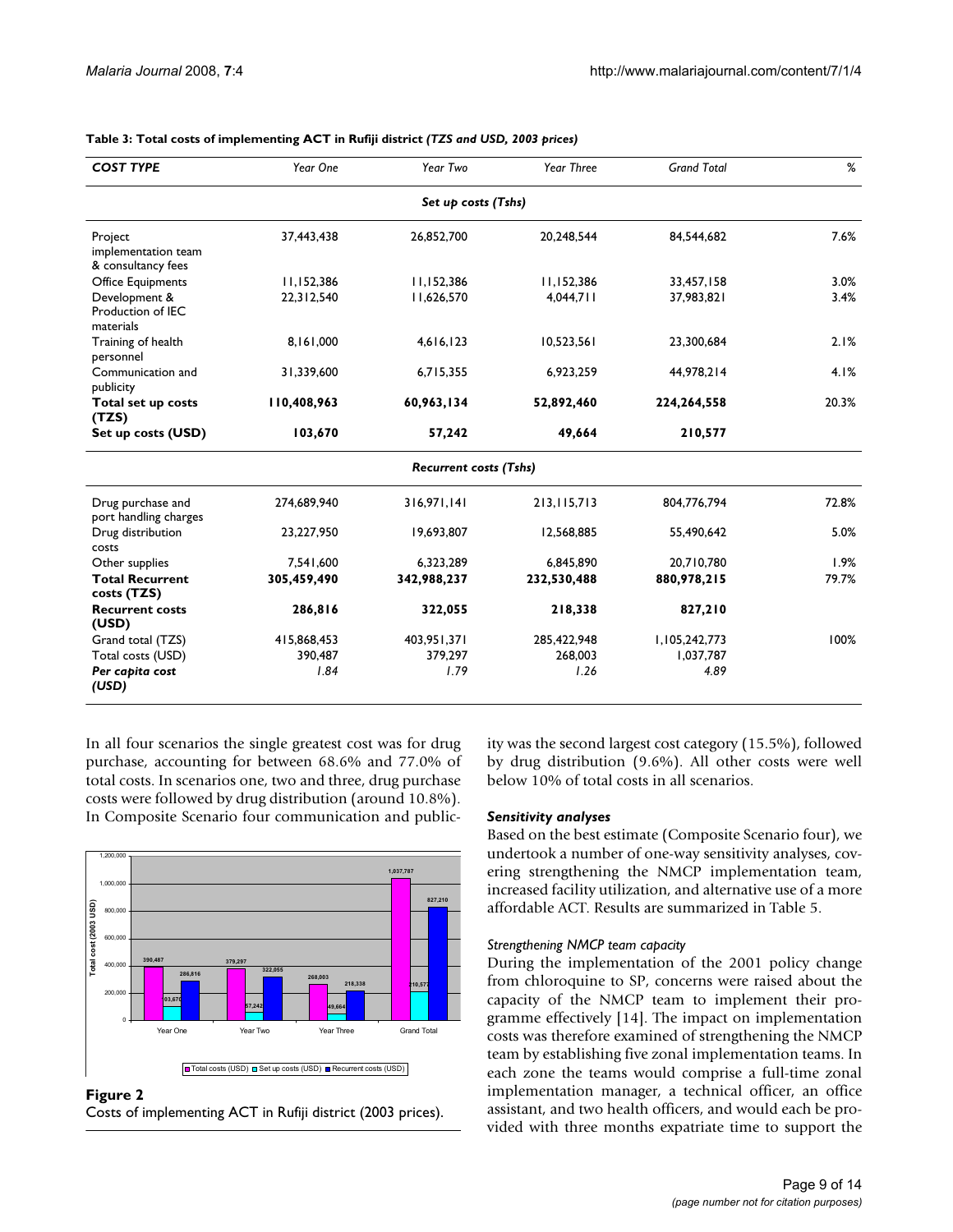|                                 | Scaled up by:  |            |                 |                                        |                |                             |                    |       |
|---------------------------------|----------------|------------|-----------------|----------------------------------------|----------------|-----------------------------|--------------------|-------|
| Number of districts             |                | Population |                 | Number of malaria outpatient diagnoses |                | Variety of bases (see text) |                    |       |
| <b>Activities:</b>              | Scenario I     | %          | Scenario II     | %                                      | Scenario III   | %                           | <b>Scenario IV</b> | %     |
| Project team                    | 82,818         | 0.10       | 82,818          | 0.07                                   | 82,818         | 0.19                        | 82,818             | 0.17  |
| Office Equipments               | 31,415         | 0.04       | 31,415          | 0.03                                   | 31,415         | 0.07                        | 31,415             | 0.07  |
| IEC development &<br>production | 35,666         | 0.04       | 35,666          | 0.03                                   | 35,666         | 0.08                        | 35,666             | 0.07  |
| Training                        | 2,603,551      | 3.18       | 3,866,486       | 3.18                                   | 1,365,999      | 3.17                        | 1,721,766          | 3.57  |
| Drug purchase                   | 63,067,875     | 76.92      | 93.660.959      | 76.97                                  | 33,089,679     | 76.79                       | 33.089.679         | 68.55 |
| Drug distribution<br>costs      | 8,829,503      | 10.77      | 13,112,534      | 10.78                                  | 4,632,555      | 10.75                       | 4,632,555          | 9.60  |
| Communication &<br>publicity    | 5,025,735      | 6.13       | 7,463,627       | 6.13                                   | 2,636,841      | 6.12                        | 7,463,627          | 15.46 |
| Other supplies                  | 2,314,162      | 2.82       | 3,436,720       | 2.82                                   | 1,214,166      | 2.82                        | 1,214,166          | 2.52  |
| Total (USD)                     | 81,990,724     | 100.       | 121,690,225     | 100.                                   | 43,089,138     | 100.                        | 48,271,692         | 100   |
| Total (TZS)                     | 87,320,120,918 |            | 129,600,089,890 |                                        | 45,889,932,230 |                             | 51,409,351,760     |       |
| Per capita cost<br>(USD)        | 2.19           |            | 3.25            |                                        | 1.15           |                             | 1.29               |       |

**Table 4: Summary of costs of three years nationwide implementation of ACTs based on different cost scenarios (2003 USD)**

establishment of the zonal offices. In addition the national deputy manager post was increased to a full-time job to allow for the additional supervisory activities, and funds were included for supervision of the zonal offices by the national NMCP team, and for zonal office costs. Finally, NMCP salaries were revised based on the new civil servants salary scheme adopted in 2005. Other personnel costs were assumed to remain as recorded in Mulligan et al. This increased the NMCP personnel costs from 82,818 USD to 290,366 USD. The establishment of zonal implementation teams also increased office equipment costs by almost nine times to 281,487 USD. This led to an increase in overall ACT implementation costs in Composite Scenario four model of 0.9%.

*Increased health facility utilization levels*

Household surveys in Rufiji District have shown that after ACT implementation, overall health facility utilization increased from 29% of all care seeking visits for febrile illnesses in 2002, to 43% in 2004 (IMPACT study, unpublished data), which is likely to have reflected awareness that a highly effective antimalarial was available at health facilities. Significant increases were especially noticed among patients aged five years and above. It is, therefore, likely that nationwide provision of a similarly effective antimalarial drug would also increase utilization of public and mission health facilities, assuming that subsidized ACT is not available in the private-for-profit sector. In the sensitivity analysis it was assumed that there would be a 50% increase in national drug purchase costs, which in turn would increase the costs of drug distribution and other supplies. This led to an increase of 39% in overall

| Table 5: Sensitivity analysis results for costs of nationwide implementation (using Composite Scenario IV as base case, 2003 USD) |  |  |
|-----------------------------------------------------------------------------------------------------------------------------------|--|--|
|                                                                                                                                   |  |  |

| <b>Activities</b>            | <b>Base Case</b><br>(Composite Scenario IV) | <b>Strengthening the</b><br><b>Implementation team</b> | <b>Increased Facility</b><br>utilization | <b>Cheaper ACT</b> |
|------------------------------|---------------------------------------------|--------------------------------------------------------|------------------------------------------|--------------------|
| Implementation team          | 82,818                                      | 290.366                                                | 82,818                                   | 82,818             |
| Office equipments            | 31.415                                      | 281.487                                                | 31,415                                   | 31,415             |
| Development of IEC Materials | 35.666                                      | 35,666                                                 | 35,666                                   | 35.666             |
| Training                     | 1.721.766                                   | 1.721.766                                              | 1.721.766                                | 1,721,766          |
| Total Drug purchase          | 33,089,679                                  | 33,089,679                                             | 49,634,518                               | 9,245,601          |
| Drug Handling & Distribution | 4,632,555                                   | 4,632,555                                              | 6,948,833                                | 1,294,384          |
| Communication & Publicity    | 7,463,627                                   | 7,463,627                                              | 7,463,627                                | 7,463,627          |
| Other supplies               | 1,214,166                                   | 1.214.166                                              | 1.214.166                                | 1,214,166          |
| Total (USD)                  | 48,271,692                                  | 48,729,312                                             | 67,132,809                               | 21,089,443         |
| Total (TZS)                  | 51,409,351,760                              | 51,896,717,192                                         | 71,496,441,307                           | 22,460,256,995     |
| Percentage change            |                                             | $+0.9\%$                                               | $+39.0\%$                                | -56.0%             |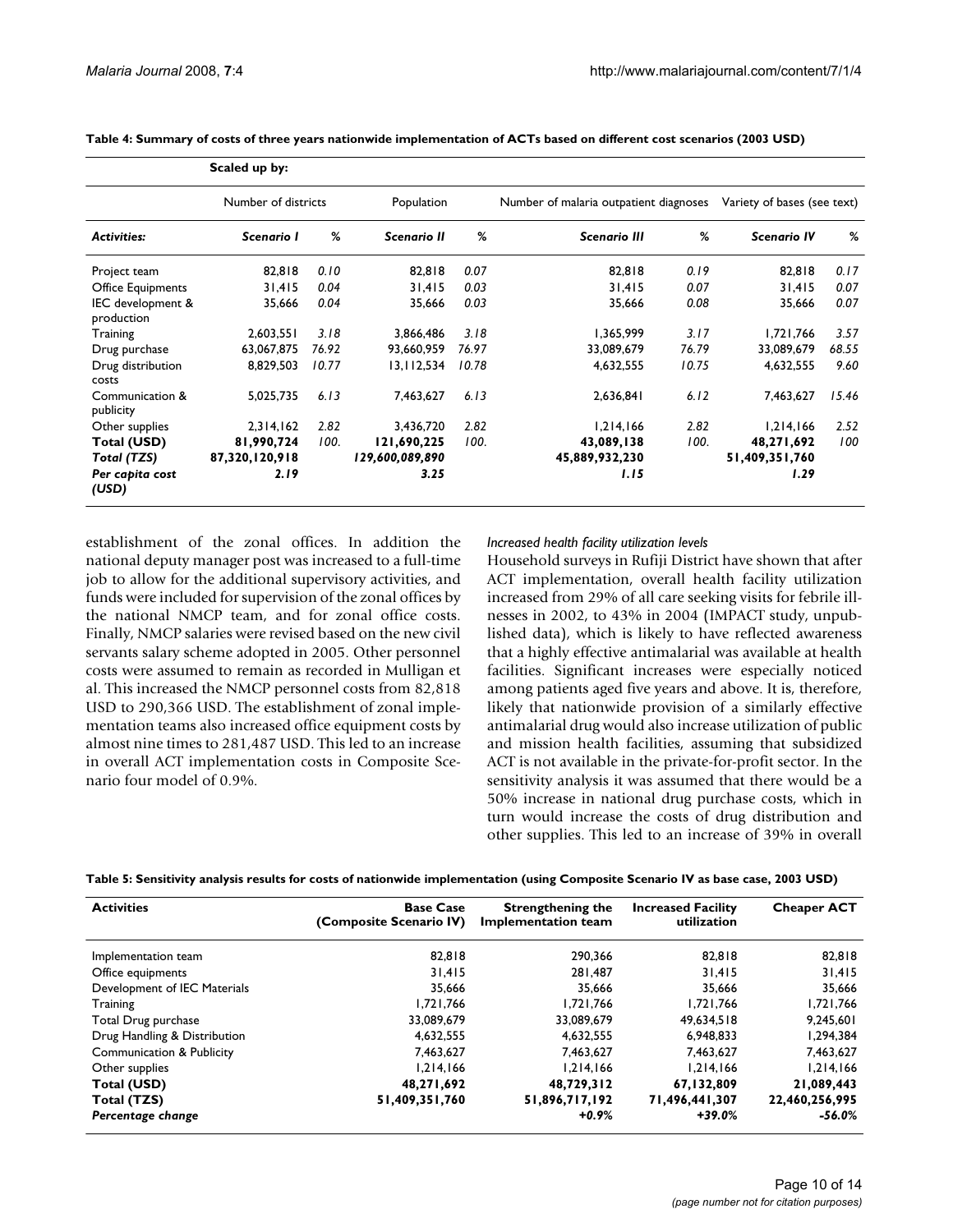ACT implementation costs, suggesting that changes in treatment seeking could have a major impact on total programme costs.

# *Use of an alternative ACT*

Finally, the use of a less expensive ACT such as artesunate plus amodiaquine was considered. This combination was chosen because it is currently being used in neighbouring Zanzibar as first line drug for treating uncomplicated malaria, with an average cost of 0.85 USD per dose. At this relatively cheaper purchase price, there would be proportionate reduction of drug distribution costs but all other costs would remain constant. This led to a 56% reduction in the overall costs estimated for implementing ACT nationwide.

# **Discussion**

Given the rise in antimalarial drug resistance and subsequent introduction of new malaria treatment recommendations, it is important to understand the costs of changing antimalarial drug policy in order to facilitate planning by national governments and their donor partners, and as an input into evaluations of the cost-effectiveness and affordability of new drug policies. Studies to date on the national costs of ACT implementation have focused on drug costs [9-11,31] in one case including other case management costs at facility level [13]. No previous studies have fully documented the drug and nondrug costs involved in national policy change to ACT. More importantly, this study is based on data from actual costs incurred during district-wide ACT implementation under real life conditions, in contrast to previous estimates derived from models.

The total cost of three years of ACT implementation in Rufiji District was 1,037,787 USD or USD 4.89 per capita. Depending on the approach used to scale up costs, the nationwide costs of the first three years of ACT implementation were estimated to be between 43.1 and 121.7 million USD, with the best estimate at 48.3 million USD (1.29 USD per capita). This varied between 21.1 and 67.1 million USD in the sensitivity analyses. In all estimates drug costs constituted the majority of total costs. However, non-drug costs such as office equipment, IEC materials, drug distribution, communication, and health worker training were also substantial, accounting for 31.4% of overall ACT implementation costs in the best estimate scenario. Of these non-drug costs, the most expensive were communication and publicity and drug distribution.

In terms of affordability, the implications of ACT implementation for the health budgets of countries like Tanzania are considerable. Tanzania's total health budget (recurrent and development) in 2005 amounted to 254.6

million USD of which 169.3 million USD was allocated for recurrent expenditures, with only 56 million USD remaining for medical supplies [32]. Over 90% of Tanzania's total health development budget is funded through donor support. Between 25 to 45% of the recurrent budget in Tanzania is funded through donor support [33]. Based on Composite Scenario four estimates, the average annual costs of the first three years of national ACT implementation would be equivalent to 9.5% of Tanzania's recurrent health budget, 6.3% of the total health budget (recurrent and development), and 28.7% of total expenditure on medical supplies. The total expenditure on antimalarial drugs in 2005 (USD 1.7 million) would cover only 15.4% of annual ACT drug cost estimates. In view of these scant resources, in 2005 the Global Fund approved a grant of 54.2 million USD to help Tanzania roll out ACTs over a two year period (to cover drug costs and supporting activities) [34]. According to Composite Scenario four, the Global Fund resources would be enough to support ACT policy change for a period of three years. Resources are yet to be identified to sustain the country's policy decision in subsequent years.

These results can be compared with two previous studies in Tanzania. One calculated the non-drug costs of policy change from chloroquine to SP monotherapy; while the other estimated the drug costs of policy change from SP monotherapy to combination therapy (all results have been converted to 2003 USD to facilitate comparison). The first study by Mulligan and colleagues was a post-hoc evaluation of the 2001 policy change from chloroquine to SP, which estimated the nationwide non-drug costs of implementation at 734,441 USD [14], compared with estimates in Composite Scenario IV of non-drug costs which are over 20 times higher at 15,240,144 USD. For example, Mulligan and colleagues reported the average cost per district to be 2,878 USD for training, and 1,483 USD for communication and publicity, compared with the estimates from Rufiji District of 21,879 USD and 42,233 USD respectively. There are a number of possible reasons for these substantial differences. First, it is highly likely that the costs captured were more comprehensive in this study than for the 2001 policy change. The costs in this study were based on thorough data collection at the district level and relied on detailed accounts data and other records established to track costs associated with the delivery of the ACT from the start of the project. In contrast, Mulligan and colleagues estimated the cost of the policy change after the fact and at the macro level. Moreover, the previous study covered the period from 1999 when the Ministry of Health formally cleared the policy change process to August 2002; one year after policy implementation began. The three year period used in this study, therefore, had more comprehensive coverage of costs incurred during post implementation. Secondly, the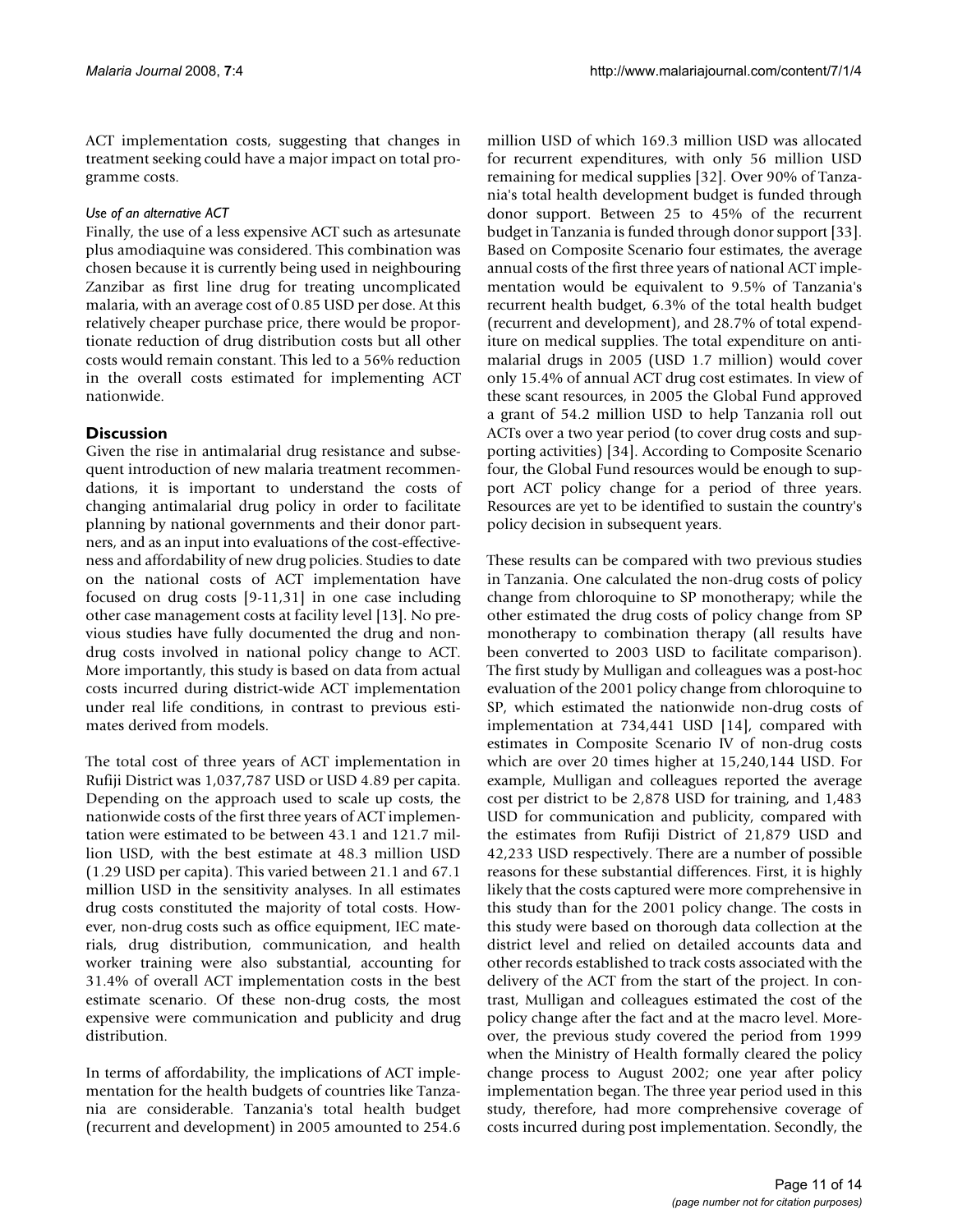scope of implementation activities carried out in Rufiji District was broader than those documented for the 2001 policy change, including for example, refresher training for health workers, integration of malaria issues into the primary school curriculum, and intensive communication and publicity activities not matched during the 2001 policy change. One could argue that more intensive activities were warranted to support the introduction of combination therapy compared with a change between two monotherapies, reflecting the more complex dosing regimen, and imperative to ensure good use of these more expensive drugs.

Secondly, a USAID commissioned study by Wolf and Derriennic estimated the projected ACT financing gap for mainland Tanzania in 2007 assuming that ACT was provided through all public and non government facilities, and that 70% of all fever cases were treated in such facilities [11]. The study included drug costs only, evaluating three ACT regimens. It found that the country would need 42.4 million USD per annum to purchase ARLU drugs, 14.6 million USD for artesunate plus amodiaquine, and 19.7 million USD for piperaquine/dihydroartemisinin/ trimethoprim (2003 prices). By contrast, the Composite Scenario IV estimate of nationwide ARLU drug costs over three years through the same facilities was 33 million USD, giving an annual average drug cost of 11 million USD, only 24% of the ARLU costs modelled by Wolf and Derriennic. In the sensitivity analysis the estimated drug costs with a more affordable ACT were 9.2 million USD over three years, or 3 million USD per year, compared to the Wolf and Derriennic estimate of 15.5 million USD with artesunate + amodiaquine. There are two major reasons for the substantial differences. One is that Wolf and Derriennic used an older average price per dose for ARLU of 1.57 USD while the current study used a recently negotiated price averaging 1 USD. Wolf and Derriennic estimated their more affordable alternative ACT at 1 USD whereas a more up-to-date average of 0.85 USD per dose was used in this study. In addition, the estimates presented here are based on actual treatment seeking patterns observed in Rufiji District. Although their estimates of fever incidence were based on IMPACT data from study sites including Rufiji District, their assumption that 70% of fever cases will be treated in formal-sector health facilities was not. The 70% figure above is far above the rates observed in Rufiji District either before or after the introduction of ACT (29% and 43% respectively), even though Rufiji District treatment seeking estimates were obtained from household surveys carried out in an area of holoendemic malaria transmission during the rainy season when malaria transmission typically peaks.

There are a number of reasons why nationwide cost estimates based on the experience implementing ACT in Rufiji District could be expected to overestimate costs for the country as a whole. Firstly, though care was taken to maintain 'real life' implementation conditions, the experience in Rufiji District could be considered to represent best practice as it was relatively well-funded, implemented by a highly motivated team and closely monitored. This is likely to have led to a more comprehensive implementation programme beyond what might be expected during routine implementation on a larger scale. Secondly, the ACT used in Rufiji was not co-formulated or co-packaged in one blister pack. This may have necessitated greater resources for additional packaging, IEC and communication than would be required with a co-formulated product such as ARLU. Thirdly, a significant proportion of the Rufiji District population lives in the relatively inaccessible delta area, where the costs of accessing some health facilities and communities are particularly high. Finally, potential savings arising from the use of a more effective drug were not included, such as a decline in severe cases and thus reduced costs of inpatient admissions.

On the other hand, using the actual costs incurred in Rufiji District could equally have led to underestimation of nationwide costs. Firstly, it is likely that the potential for leakage of ACT supplies to private for-profit outlets would be much greater with national level implementation, thus leading to substantial increases in drug and drug distribution costs. Secondly, with national implementation there is the potential to use the mass media for publicity campaigns, which is not feasible on a district level, which in turn could increase implementation costs. Thirdly, Rufiji District is relatively close to Dar es Salaam, facilitating the management of drug distribution and other implementation activities. Moreover, Rufiji District has benefited from the presence of the Tanzania Essential Health Intervention Project (TEHIP) which has helped strengthen the district health system – greater resources might be required to ensure effective management in other settings. Finally, the costs were estimated on an incremental basis; in some settings more fundamental health system strengthening may be required to ensure efficient roll out, such as the recruitment of additional health workers, or improvement of storage facilities to accommodate the shorter life span and bulkier packaging of ACT drugs.

A final limitation is the reliance on malaria outpatient diagnoses data as a base for scaling up all costs in Scenario three and some costs in Scenario four. As in many developing countries, these routine health information system reports are often inaccurate and incomplete. This has a potentially important impact on the cost estimates as the number of malaria diagnoses is the major determinant of Composite Scenario four estimate of national drug requirements, which in turn are the major driver for total ACT deployment costs.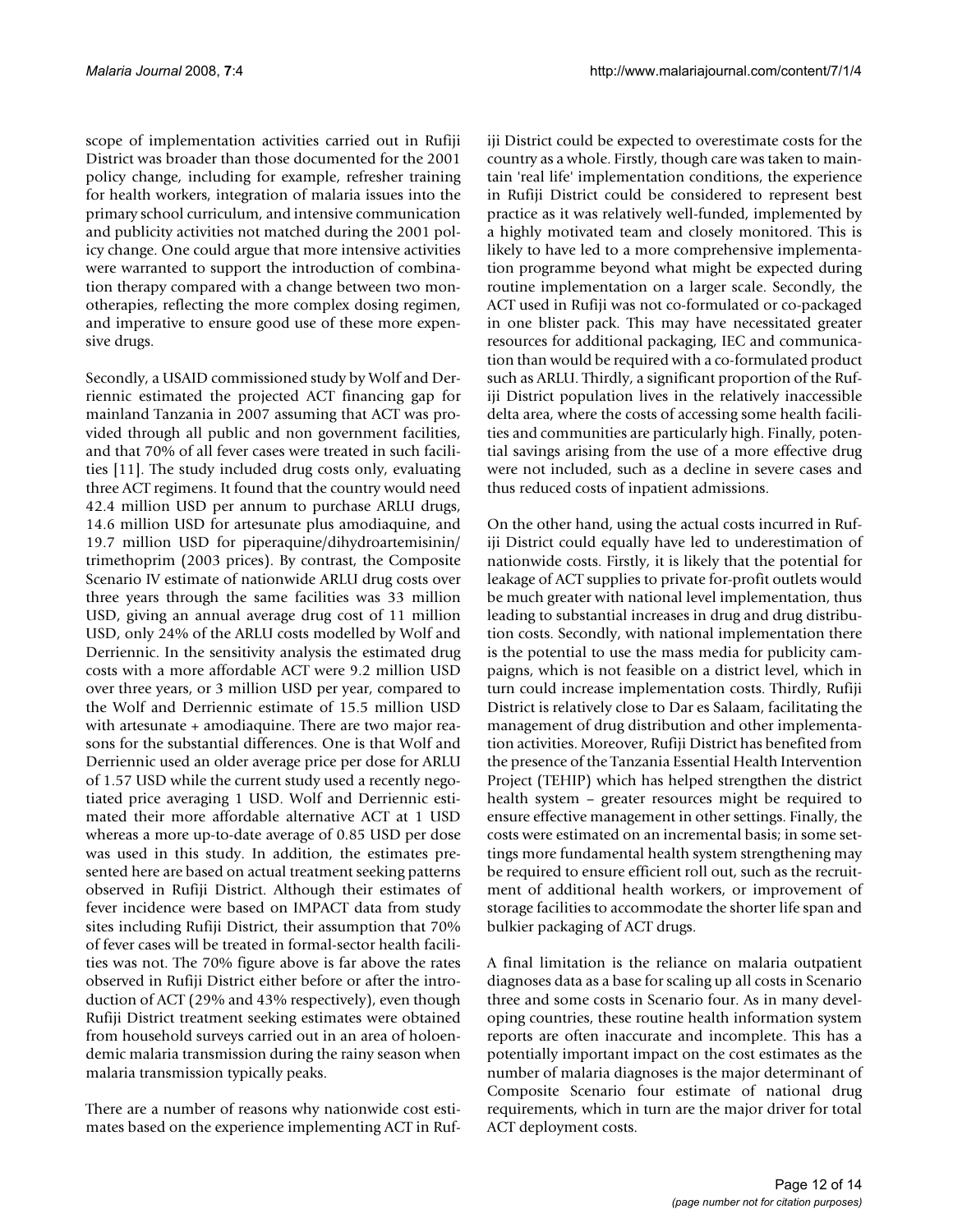This study's ACT cost estimates were based on the current mode of ACT implementation in Tanzania which involves ACT provision through public and private not-for-profit health facilities only, in most cases on the basis of clinical diagnosis alone. Clinical diagnosis is known to lead to substantial over-treatment with antimalarial drugs [35,36], and the high costs of ACTs and concern about excessive drug pressure have led to calls for improvements in malaria diagnosis by extending the use of microscopy and rapid diagnostic tests (RDTs). The impact of increased reliance on parasite-based diagnosis on implementation costs is beyond the scope of this paper but would be affected by malaria parasite prevalence, diagnostic accuracy, the cost of the test and prescribing behaviour of clinicians particularly when faced with a negative test result [35,37]. In addition, there have been calls for ACT coverage to be expanded through the use of private retailers such as drug shops, and/or village health workers [38,39]. This would require a substantial increase in non-drug resources to cover additional activities such as training and communication, and if successful in increasing coverage, could also lead to major increase in total drug costs.

# **Conclusion**

This study has improved the evidence base for governments on the incremental financial costs of ACT implementation. The estimates were based on a detailed assessment of costs incurred during district-wide implementation in a typical rural district, and the extrapolation of these data to estimate nationwide costs. They included both drug and non-drug costs, such as IEC materials, training of health personnel, communication, drug distribution, other supplies and the project implementation team.

The costs are substantial, with a best estimate of 48.2 million USD (1.29 USD per capita) over the first three years. The total overall costs varied between 21 and 67.1 million USD in the sensitivity analysis. The study highlights three key messages. Firstly, drug costs constituted the majority of total costs, but non-drug costs were also considerable, accounting for 31.4% of overall costs in Composite Scenario IV estimate. Secondly, rolling out ACTs would lead to a more than 6-fold increase in the national budget for antimalarial drugs. Thirdly, average annual implementation costs over the first three years would be equivalent to 9.5% of the total health sector recurrent budget. It is thus clear that substantial external resources are required to facilitate implementation of ACT, particularly in the early years of implementation, but also to ensure the sustainability of effective provision of malaria medicines.

# **Authors' contributions**

Njau & Goodman collected, analyzed the data and drafted the paper. Njau, Goodman, Mulligan, Kachur, and

Abdulla, designed the study while Munkondya and Mchomvu assisted with the data collection process. Mills and Bloland provided overall supervision. All authors contributed to the final manuscript.

# **IMPACT-Tz Project and Funding**

The Interdisciplinary Monitoring Project for Antimalarial Combination Therapy in Tanzania (IMPACT-Tz) is a multiyear implementation research evaluation project that rests on a collaborative platform comprising the US Centers for Disease Control and Prevention (CDC), Ifakara Health Research and Development Centre, the National Institute for Medical Research, Muhimbili University College of Health Sciences, the London School of Hygiene and Tropical Medicine (UK) and the Tanzanian MoH, including its National Malaria Control Programme, the Tanzania Essential Health Interventions Project, and the Council Health Management Teams of Rufiji, Morogoro, Mvomeru, Kilombero and Ulanga Districts. IMPACT-Tz is primarily supported by funding from CDC, the United States Agency for International Development and Wellcome Trust.

# **Disclaimer and Competing interests**

The findings and conclusions presented are those of the authors and do not necessarily represent those of the United States Public Health Services (USPHS) nor the Centers for Disease control and Prevention (CDC). Trade names are used for identification purposes only and do not imply endorsement by USPHS nor CDC.

All authors of this article declare to have no financial or other interest with any organization or entity that may influence or be considered as constituting a real, potential or apparent conflict of interest to bias whatever findings presented in this study.

# **Acknowledgements**

The study team is grateful for the support we received from Dr. Hassan Mshinda; Director for Ifakara Health Research and Development Centre, Dr. Said Mkikima, the Rufiji District Medical Officer, MSD personnel, clinical officers in charge at Rufiji District cascade centers and all IMPACT-Tz and IHRDC staff members. The authors are also grateful to Ms. Rose Lusinde of the Tanzania National Malaria Control Program for helping in making and editing the map of Rufiji District used in this report. Finally, this report is published with permission of the Director-General, National Institute for Medical Research, Dr. Andrew Kitua.

#### **References**

- 1. Berman D: **ACT NOW to get malaria treatment that works to Africa.** Geneva , MSF; 2003.
- 2. WHO: **Antimalarial Drug Combination Therapy: A report of WHO technical consultation.** Geneva , World Health Organisation; 2001.
- 3. Goodman C Coleman P, Mills A: **[Cost-effectiveness of malaria](http://www.ncbi.nlm.nih.gov/entrez/query.fcgi?cmd=Retrieve&db=PubMed&dopt=Abstract&list_uids=10437867) [control in sub-Sahara Africa.](http://www.ncbi.nlm.nih.gov/entrez/query.fcgi?cmd=Retrieve&db=PubMed&dopt=Abstract&list_uids=10437867)** *Lancet* 1999, **354:**378 -3385.
- 4. Bloland PB EM: **Making malaria-treatment policy in the face of drug resistance.** *Annals of Tropical Medicine Parasitology* 1999, **93:**5-23.